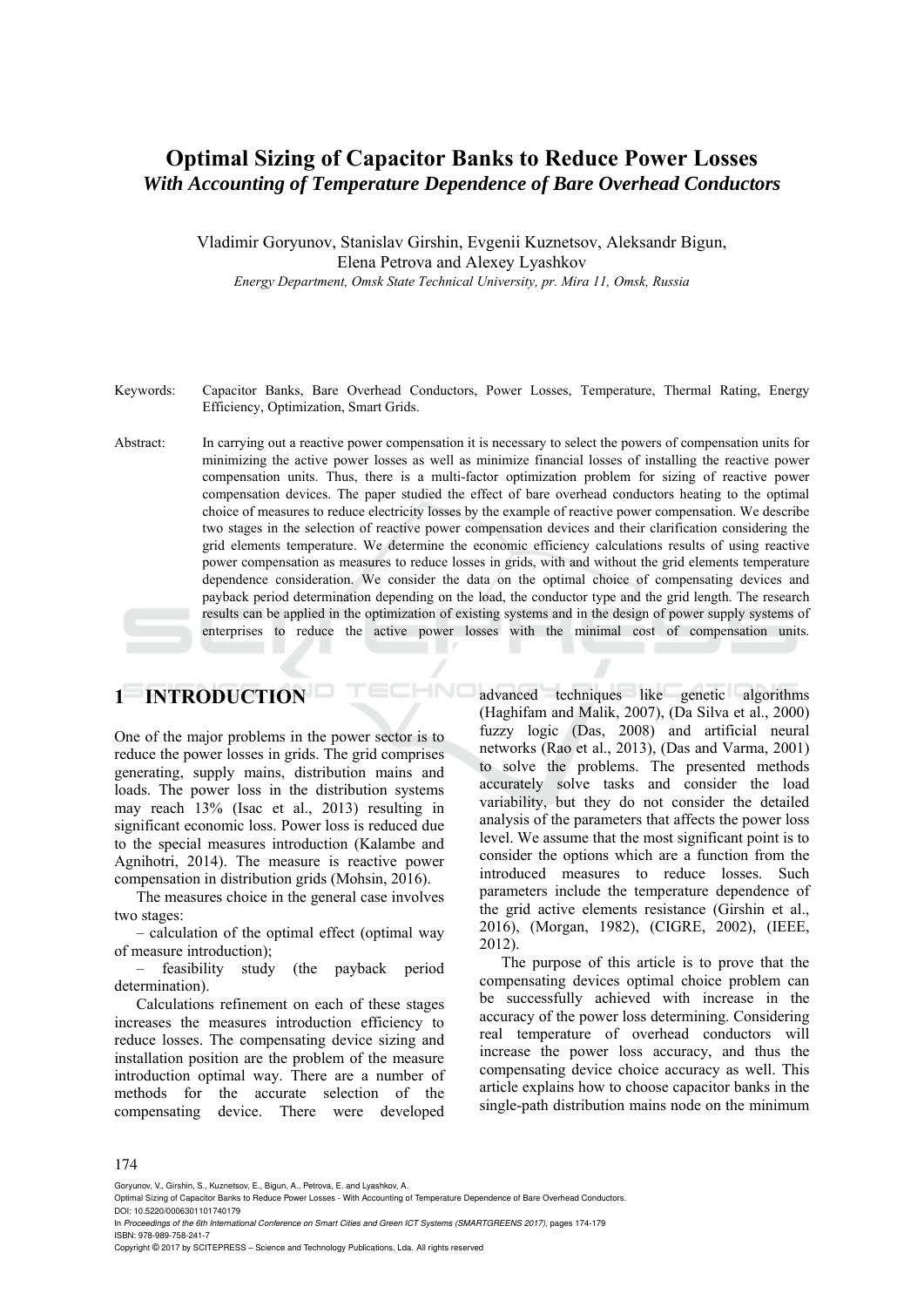reduced costs criterion.

Section 2 describes the optimal sizing problem formulation for compensating devices with accounting of grid elements temperature. We consider Section 3 on the compensating device optimal selection issues by the example of capacitor banks; we determine a bare conductor thermal model. There is methodology for calculating the payback period of the capacitor banks installation considering the temperature dependence of the conductor resistance. We consider Section 4 on the example of the capacitor banks choice according to the proposed method. We determine Section 5 on the main findings confirming the need to consider the effect of the conductor heating when choosing compensating devices.

#### **2 PROBLEM FORMULATION**

The power loss in grids is divided into active power loss and reactive power loss that are written with Equations 1, and 2 (Reddy, 2015):

$$
\Delta P = I^2 R \tag{1}
$$

$$
\Delta Q = I^2 X \tag{2}
$$

where  $\Delta P$  is active power loss,  $\Delta O$  is reactive power loss, *I* is current in the grid, *R* is active resistance of the transmission line, *X* is inductive reactance of the transmission line.

The current in transmission line can be calculated according to Equation 3

$$
I = \frac{P - jQ}{U} \tag{3}
$$

where *P, Q* are active and reactive powers in the line, *U* is voltage at the beginning of the grid.

Reactive power *Q* considering compensation (Figure 1) is defined with Equation 4:

$$
Q = Q_{old} - Q_c \tag{4}
$$

where *Qold* is reactive power in the grid before the compensating device installation,  $Q_c$  is reactive power compensating device.

As follows from Equations 1-4 power compensating device depends on the power losses in the overhead line, and hence on the grid active resistance.



Figure 1: Single-path distribution network: *PL, QL* are active and reactive power loads, *W* is energy transmitted along the grid.

Dependence of active conductor resistance and active power losses on the conductor temperature can be represented by Equations 5, and 6 (IEEE, 2012):

$$
R_t = R_{20} (1 + a(t_c - 20))
$$
 (5)

$$
\Delta P_t = I^2 R_t = I^2 R_{20} (1 + \alpha (t_c - 20))
$$
 (6)

where  $R_t$  and  $R_{20}$  are active resistances accordingly when the conductor temperature is  $t_c$  and 20 <sup>o</sup>C,  $\alpha$  is temperature coefficient of active conductor resistance.

The error in determining the resistance and the active power and energy losses depending on the conductor temperature relative to the data are determined with the Equation 7:

$$
\delta = \frac{R_{20} - R_{20} (1 + \alpha (t_c - 20))}{R_{20}} 100\%
$$
 (7)

$$
= \alpha (t_c - 20)100\%
$$

We represent in Table 1 the uncertainty range of active power loss determined excluding changes in conductor temperature.

The accuracy for high-temperature conductors with transmission capacity can reach 104%. Significant values of errors are feasibility evidence of considering the actual conductor temperature to improve existing methods of electric energy losses calculation in the overhead power lines.

However, the practical interest is not only to increase the calculation accuracy but to decrease the degree of losses due to the appropriate measures selection.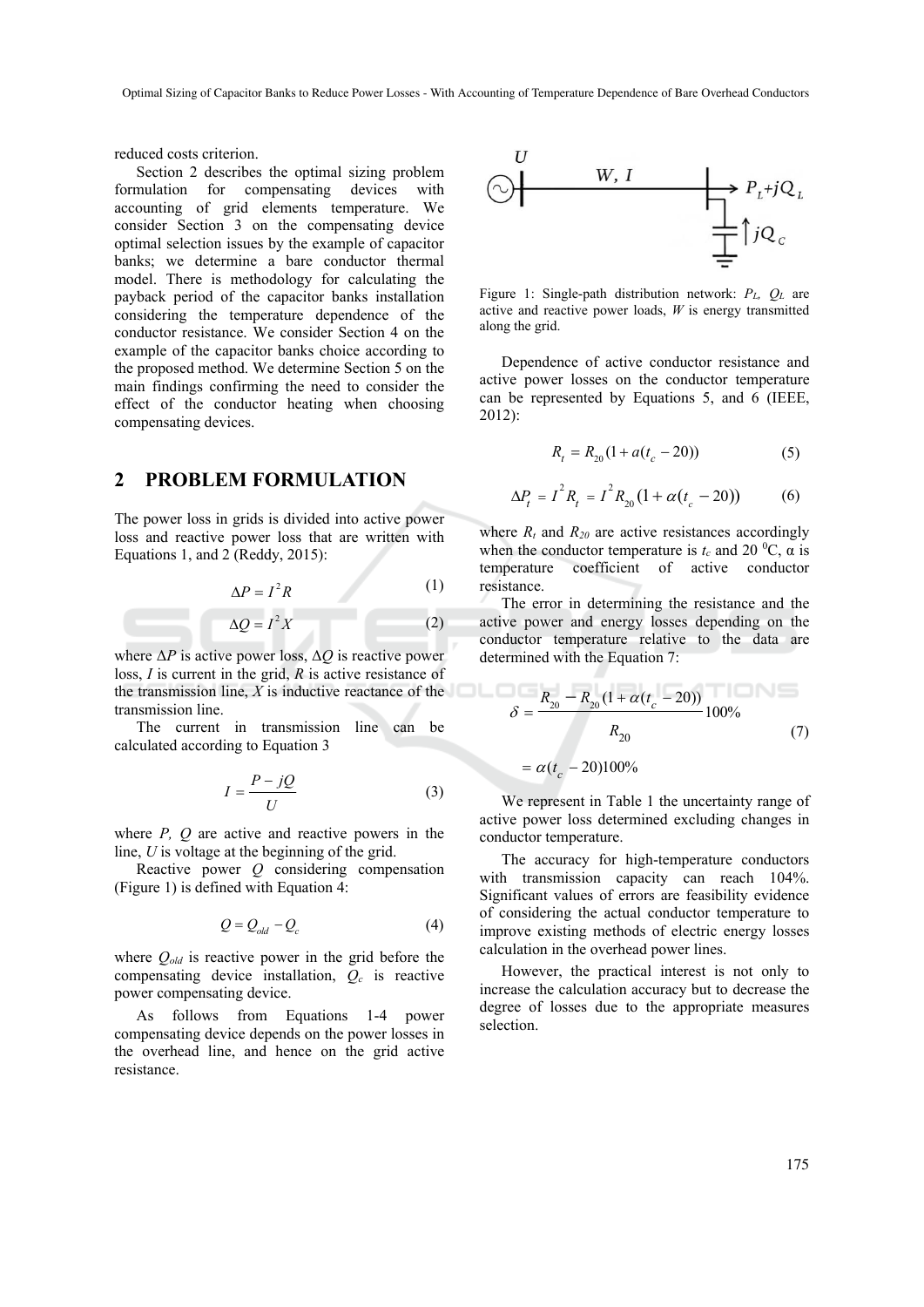| Type of<br>conductor                                                | Operating<br>temperature, <sup>o</sup> C | Uncertainty<br>range of losses,<br>$\frac{0}{0}$ |  |  |  |
|---------------------------------------------------------------------|------------------------------------------|--------------------------------------------------|--|--|--|
| Bare overhead<br>conductors                                         | from $-50$ to $+90$                      | 56                                               |  |  |  |
| Overhead<br>insulation-<br>covered<br>conductors                    | from $-50$ to $+70$                      | 48                                               |  |  |  |
| High-temperature conductors with increased<br>transmission capacity |                                          |                                                  |  |  |  |
| TACSR/HACIN                                                         | from $-50$ to<br>$+210$                  | 104                                              |  |  |  |
| TACSR/ACS                                                           | from $-50$ to<br>$+150$                  | 80                                               |  |  |  |
| <b>GTACSR</b>                                                       | from $-50$ to<br>$+150$                  | 80                                               |  |  |  |
| ACCR                                                                | from -50 to<br>$+210$                    | 104                                              |  |  |  |

Table 1: The uncertainty range of active power losses determined excluding changes in the conductor temperature.

## **3 OPTIMAL SIZING OF REACTIVE POWER COMPENSATION DEVICES**

#### **3.1 Selection of Compensating Devices by Considering Thermal Dependencies**

The optimization task can be solved on the basis of the objective function *A* for reduced costs per annum (Idelchik, 1989) in accordance with Equation 8

$$
A = E_n F + M = (E_n + a_r)F + C_e T (\Delta P_t + \Delta P_c)
$$
  
=  $(E_n + a_r)F + C_e T \left( \frac{P^2 + (Q - Q_c)^2}{U^2} R + p_{sp} Q_c \right)$  (8)

where *F* is investment for the installation of capacitor banks,  $E_n$  is capital reduction coefficient, *M* is annual operational costs; *аr* is rate of annual deductions for repairs, maintenance and depreciation of electrical equipment, *Сe* is the electricity cost,  $\Delta P_c$ ,  $\Delta P_t$  are power loss in capacitor banks and in overhead line, *T* is integrating factor transforming power loss into energy loss and it has the time dimension,  $p_{sp}$  is specific losses of active power in the capacitor banks.

Without considering the temperature dependence of the resistance the equation for calculating the capacitor banks optimal power *Qc,opt* is described with Equation 9

$$
\frac{\partial A}{\partial Q_c} = (E_n + a_r) \frac{\partial F}{\partial Q_c} - 2C_e T \frac{Q - Q_{c,opt}}{U^2} R
$$
  
+ $C_e T p_{sp} = 0$  (9)

Resistance considering temperature is variable, and corresponding derivative is introduced in Equation 10:

$$
\frac{\partial A}{\partial Q_c} = (E_n + a_r) \frac{\partial F}{\partial Q_c} - 2C_e T \frac{Q - Q_{c, opt}}{U^2} R +
$$
  
+
$$
C_e T \frac{P^2 + (Q - Q_{c, opt})^2}{U^2} \frac{\partial R}{\partial Q_c} + C_e T p_{sp} = 0
$$
(10)

Analysis of Equations 9, and 10 shows that the capacitor banks optimal power determined with Equation 10 must be greater than the capacitor banks power defined with Equation 9. This fact is due to the negative value of the resistance derivative according to power  $dR/dQ$ . Indeed, when increasing *Qc* the grid is discharged; so the temperature and hence the conductor resistance are reduced. An exception case is when there is lowtemperature environment and the same time there is low grid load. But in terms of the losses value, this case is not worth of detailed consideration.

Temperature calculations are made on the basis of the heat balance equation for bare conductors (Goryunov et al., 2016) in accordance with Equation 11

$$
I^{2} R_{20} (1 + \alpha (t_{c} - 20)) =
$$
  
=  $d_{c} \left[ \pi \alpha_{c} (t_{c} - t_{amb}) + \pi \varepsilon C_{0} (T_{c}^{4} - T_{amb}^{4}) - A_{s} q_{s} \right]$  (11)

where  $t_{amb}$  is ambient temperature  ${}^{\circ}C$ ;  $d_c$  is the conductor diameter; α*c* is coefficient of heat transfer with convection calculated according to the criteria of heat transfer processes similarity, ε is conductor surface emissivity;  $C_0$  is constant of blackbody radiation;  $T_c$  and  $T_{amb}$  are the absolute temperatures of the conductor and the environment  $(K)$ ;  $A_s$  is the absorption capacity of the conductor surface for solar radiation;  $q_s$  is solar radiation flux density.

The temperature of bare overhead conductors can be defined while solving of Equation 11 with an iterative method in accordance with Equation 12 (Girshin et al., 2016):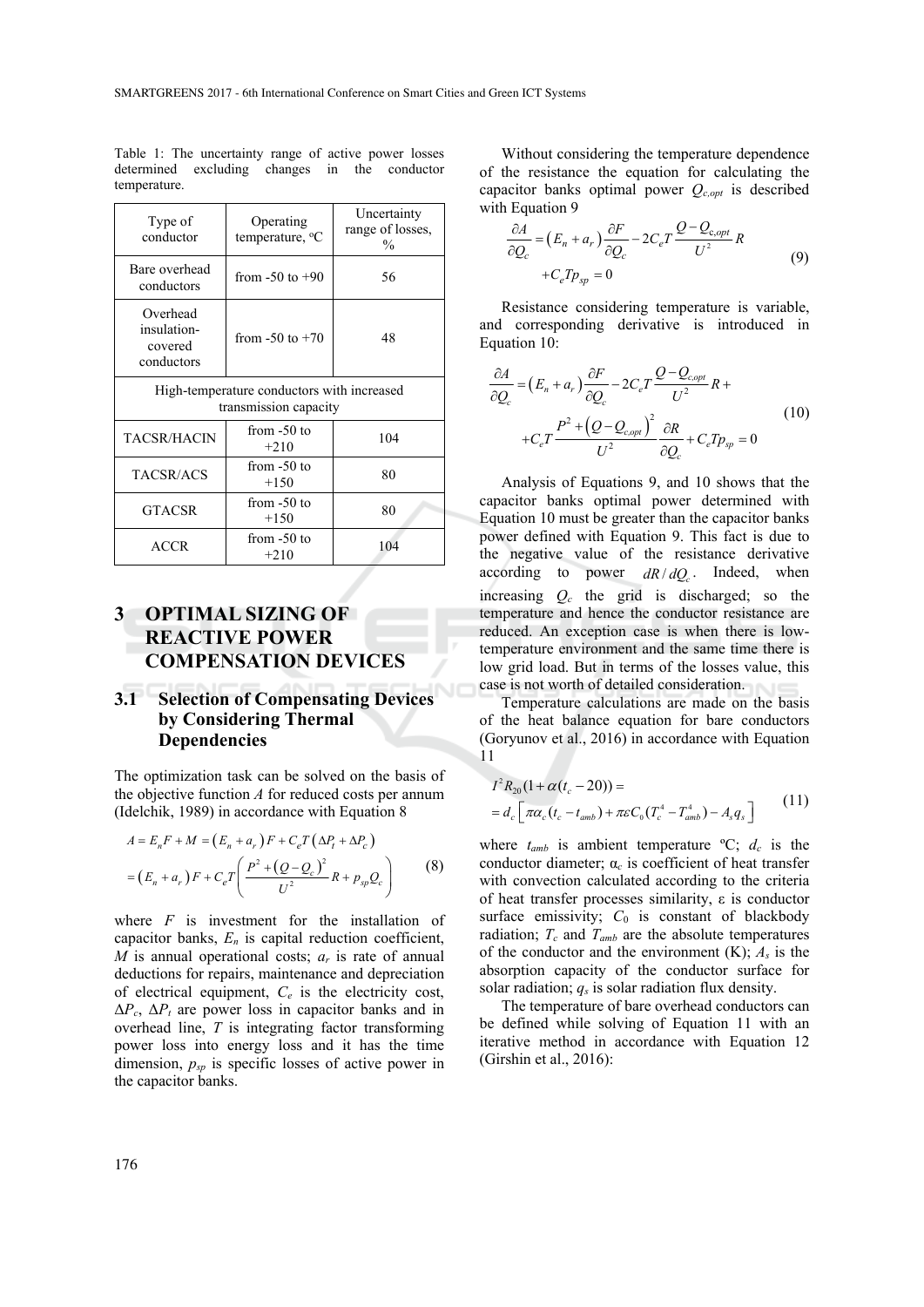$$
t_c^{[k+1]} = t_{amb}
$$
  
+ 
$$
\left[ \frac{1}{\pi \alpha_c} \left( \frac{\Delta p_0^{\prime}}{d_c} \left( 1 + \alpha t_c^{[k]} \right) - \pi \epsilon C_0 \left( T_c^{[k]} \right)^4 - T_{amb}^4 \right) + A_s q_s \right] \right]^{0.8}
$$
 (12)

where *k* is number of iteration.

#### **3.2 Calculation of the Payback Period**

The second stage implementation results to determine the payback period of the introduced measures to reduce the energy losses can be estimated using Equation 13:

$$
T_{pb} = \frac{F}{M_{in} - M_{aft}}
$$
  
= 
$$
\frac{F}{M_{d,in} - M_{d,aft} + C_e \left(\Delta W_{in} - \Delta W_{aft}\right)}
$$
(13)

where *Min* and *Maft* are annual operating costs, respectively, in the initial mode and after introducing measures,  $M_{d,in}$  is components of the costs for depreciation, repairs and maintenance of equipment in the initial mode,  $M_{d, a\!f}$  are components of depreciation, repairs and maintenance costs of the equipment after introducing measures, Δ*Win* and  $\Delta W_{\text{aft}}$  are energy losses in the initial mode and after introducing measures.

The analysis of Equation 13 shows:

1. If the calculation errors  $\delta(\Delta W_{in})$  and  $\delta(\Delta W_{\text{aff}})$  are not the same, then the inequality is:

$$
\delta(\Delta W_{in} - \Delta W_{\text{qft}}) \gg \delta \Delta W_{in} \tag{14}
$$

$$
\delta(\Delta W_{in} - \Delta W_{\text{aft}}) \gg \delta \Delta W_{\text{aft}} \tag{15}
$$

2. The error of defining the deadline for payback period  $T_{pb}$  for most cases will be larger as the difference  $(M_{d,in} - M_{d,afi})$  is usually negative.

3. The first two conditions occur when the grid element temperature is not considered but it changes due to measure introduction results.

Reducing the power losses after power factor correction, with and without considering the heating is determined with Equations 16, and 17. We note from Equation 16 that if we consider the temperature then electric power loss decreases for the following reasons:

1. By reducing the transmitted reactive power;

2. By reducing the resistance;

3. By reducing transmission losses of active power.

$$
\Delta W_{in} - \Delta W_{q\bar{q}} =
$$
  
=  $T \left[ \frac{P^2 + Q^2}{U^2} R - \frac{P^2 + (Q - Q_c)^2}{U^2} R - p_{sp} Q_c \right] =$   
=  $T \left[ \frac{2QQ_c - Q_c^2}{U^2} R - p_{sp} Q_c \right]$  (16)

$$
\Delta W_{in} - \Delta W_{\text{qft}} =
$$
  
=  $T \left[ \frac{P^2 + Q^2}{U^2} R_{in} - \frac{P^2 + (Q - Q_c)^2}{U^2} R_{\text{qft}} - p_{sp} Q_c \right]$  (17)

where  $R_{in}$ ,  $R_{aft}$  are grid active resistances before and after the input of capacitor banks which have different values due to considering the temperature dependence, besides  $R_{in} > R_{at}$ .

Equation 16 recorded by assuming the resistance regardless of the temperature cannot consider these factors. Despite the positive use of the capacitive banks in terms of losses reduction, it is necessary to evaluate the payback period for the capacitor banks optimal power.

#### **4 NUMERICAL EXPERIMENT**

The optimal choice of the compensating devices parameters and timing payback period are conducted on the example of a single-path grid shown in Figure 1, with capacitor bank for rated voltages of 10.5 kV. Research conditions are shown in Table 2.

In the first stage we solve the problem of optimal choice of capacitor banks at the node 10 kV on the minimum reduced costs criterion. Selection of only capacitor banks for medium voltage (10 kV) is due to simplify the task, since, in the general case the load is formed with low-voltage (0.4 kV) and medium voltage (10 kV) components, and therefore, it is necessary to select a capacitor bank to both voltage classes. Moreover, we must consider the presence of the transformer 10/0.4 kV. This simplified approach is explained with the independence of the optimal choice of high-voltage and low-voltage capacitor banks. When there is optimal choice of capacitor banks (10 kV) then optimal power of capacitor banks (0.4 kV) is a function of the transformer parameters 10/0.4 kV, as well as the corresponding specific costs and own losses of capacitor banks of both voltage classes.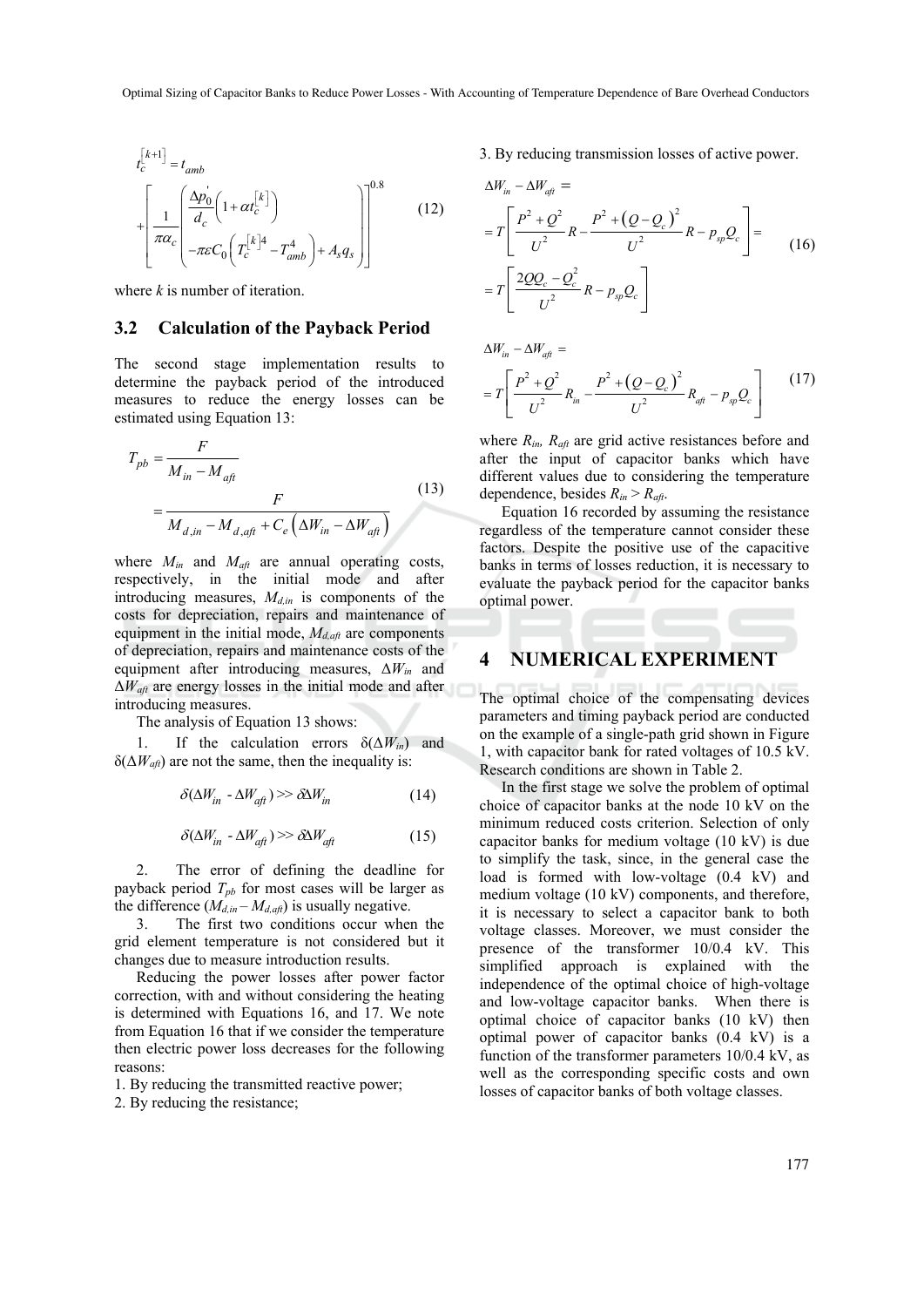| Name and designation of<br>parameters                                                                | The numerical<br>values              |  |  |
|------------------------------------------------------------------------------------------------------|--------------------------------------|--|--|
| Value of the conductor<br>resistance:<br>Without heating                                             | at $20$<br>Resistance<br>$^{0}C$     |  |  |
| Considering heating                                                                                  | with<br>Calculated<br>equation $(5)$ |  |  |
| Chase resistance of AS-50<br>conductor at 20 °C, Ohm/km                                              | 0.5951                               |  |  |
| Radius of AS-50 core conductor,<br>mm                                                                | 4.8                                  |  |  |
| Temperature coefficient of<br>resistance, C-1                                                        | 0.00403                              |  |  |
| Emissivity degree of the<br>conductor surface                                                        | 0.6                                  |  |  |
| Air temperature, <sup>o</sup> C                                                                      | 1.7                                  |  |  |
| Atmospheric pressure, Pa                                                                             | 100000                               |  |  |
| Wind speed, m/s                                                                                      | 1                                    |  |  |
| Solar radiation flux density,<br>W/m <sup>2</sup>                                                    | 230                                  |  |  |
| Integrating factor, transforming<br>power loss into energy loss,h                                    | 5000                                 |  |  |
| Cost of electricity, rubles/(kW·h)                                                                   | 2.098                                |  |  |
| Coefficient of bringing<br>investment, 1/year                                                        | 0.14                                 |  |  |
| Rate of annual deductions for<br>repairs, maintenance and<br>depreciation of electrical<br>equipment | 0.059                                |  |  |
| Specific active power losses in<br>capacitor banks, kW/kVAR                                          | 0.002                                |  |  |
| Voltage in the load node                                                                             | Does not change                      |  |  |
| Conductor temperature without<br>capacitor banks                                                     | Close to the<br>maximum              |  |  |

Table 2: Parameter calculation.

The results of studies on the optimal choice of capacitor banks for AS-50 bare conductor with and without considering the conductor heating are shown

in Table 3. The calculation without accounting of conductor temperature is classical approach for sizing of capacitor banks (Kalambe and Agnihotri, 2014). Determination of the optimal power increase capacitor banks considering heating  $Q_{c,out}$  relative the optimal power without considering heating *Qc,opt* was carried out according to Equation 18:

$$
\varepsilon_1 = \frac{Q_{c,opt,t} - Q_{c,opt}}{Q_{c,opt}} 100\%
$$
\n(18)

We presented in Table 4 the results of payback periods calculation for optimal power of capacitor banks corresponding to Table 3. The calculation of the payback period was performed on Equation 13. The relative differences of defining the payback period due to the neglect of bare overhead conductors heating is calculated according to Equation 19: *T*

$$
\varepsilon_2 = \frac{T_{pb} - T_{pbt}}{T_{pb}} 100\% \tag{19}
$$

The analysis of results given in Tables 3 and 4 allows making the following conclusions:

1. The optimal heating power considering the optimal power is either equal to optimal power without heating or exceeds it by one or two nominal values. The mean excess value  $\varepsilon_1$ , calculated according to Equation 18 and based on Table 3 data is 25%.

2. Presented in Table 4 calculation results according to Equation 19 show that the payback period of compensating devices considering heating may be reduced to 20-65%. These indicators of economic efficiency prove the need to consider heating factor when choosing compensating devices, in particular, when installing capacitor banks.

Table 3: Optimal power of capacitor banks for AS-50 conductors at power load  $P_L$ =3300 kW,  $Q_L$ =2500 kVAR.

| The grid<br>length,<br>m |                | Capacitor banks          | A, thousand rubles              |                   | $Q_{c, opt}$ , kVAR          |                   |                              |
|--------------------------|----------------|--------------------------|---------------------------------|-------------------|------------------------------|-------------------|------------------------------|
|                          | $Q_c$ , $kVAR$ | cost,<br>thousand rubles | Without<br>considering<br>$t_c$ | Considering<br>tc | Without<br>considering<br>tc | Considering<br>tc | $\varepsilon_1, \frac{9}{6}$ |
| 200                      | 900            | 169.4                    | 220.5                           | 241.8             | 900                          | 1350              | 50                           |
|                          | 1350           | 215.2                    | 223.6                           | 240.2             |                              |                   |                              |
| 300                      | 1350           | 215.2                    | 299.9                           | 324.7             | 1350                         | 1350              | $\theta$                     |
|                          | 1500           | 258.9                    | 305.7                           | 328.7             |                              |                   |                              |
| 380                      | 1350           | 215.2                    | 360.9                           | 392.4             | 1350                         | 1800              | 33                           |
|                          | 1800           | 270.9                    | 361.6                           | 387.8             |                              |                   |                              |
| 650                      | 1800           | 270.9                    | 553.4                           | 598.2             | 1800                         | 2250              | 25                           |
|                          | 2250           | 329.6                    | 557.2                           | 597.3             |                              |                   |                              |